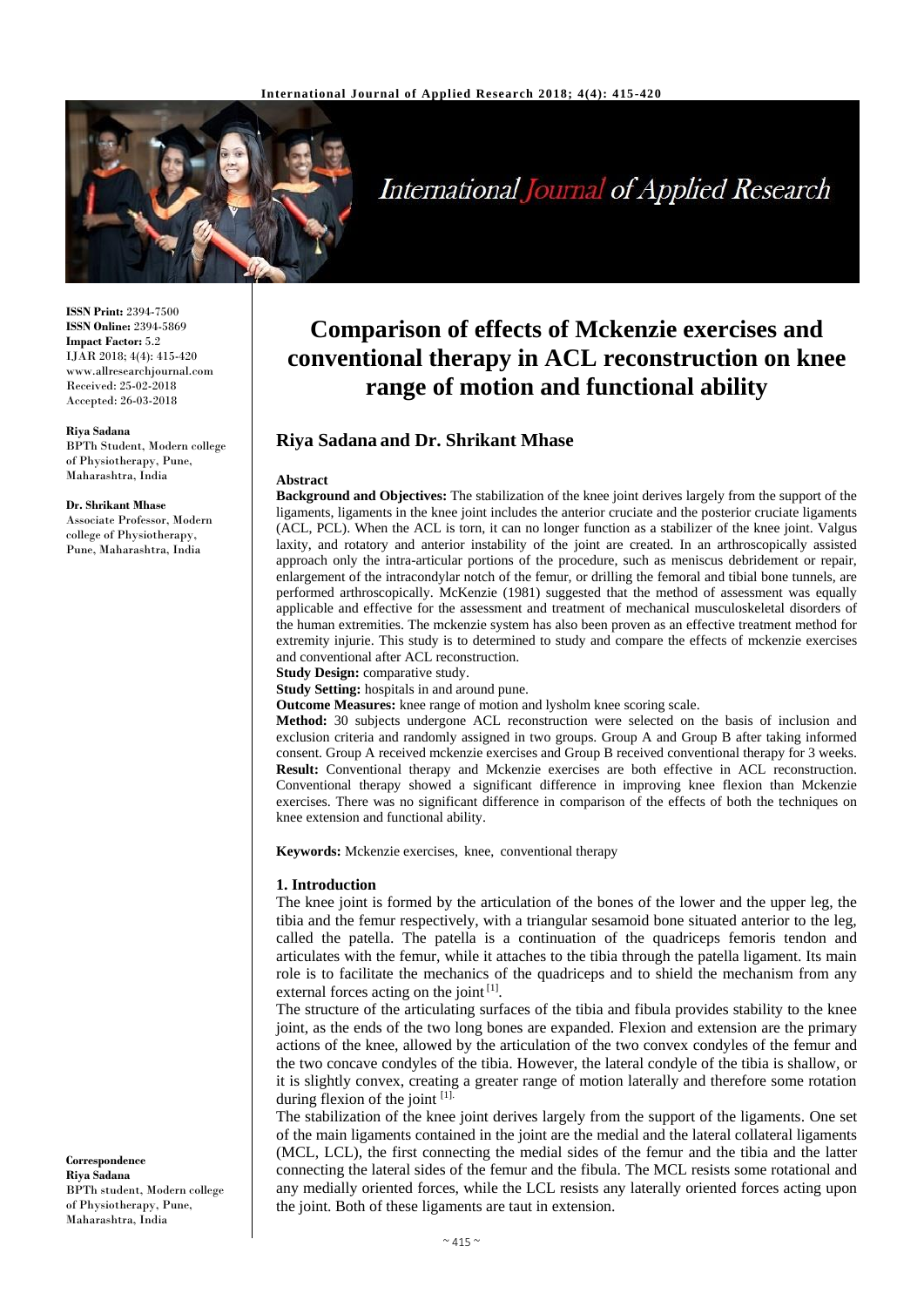The other set of main ligaments in the knee joint includes the anterior cruciate and the posterior cruciate ligaments (ACL, PCL). The ACL attaches to the anterior part of the tibia between the two condyles, and medially of the posterior part of the lateral femoral condyle. It primarily resists excessive anterior movement of the tibia in relation to the femur. The ACL also resists internal rotation of the joint from 90º through to full extension, and external rotation of the knee.

When the ACL is torn, it can no longer function as a stabilizer of the knee joint. Valgus laxity, and rotatory and anterior instability of the joint are created. Side-stepping and pivoting are affected by the increased instability of the knee joint. If not treated, the stress put by malfunction of the ACL, can damage the secondary stabilizers of the knee, such as the capsule, the iliotibial band or the other knee ligaments. It can even damage the cartilage and cause arthritis in the long run.

In an arthroscopically assisted approach only the intraarticular portions of the procedure, such as meniscus debridement or repair, enlargement of the intracondylar notch of the femur, or drilling the femoral and tibial bone tunnels, are performed arthroscopically.

The most common ACL reconstruction procedure today is an arthroscopically assisted or endoscopic procedure using an autograft. If a bone–patellar tendon–bone graft is selected, it is harvested through a small, longitudinal incision over the patellar tendon from the patient's involved knee or occasionally from the contralateral knee. The central one-third portion of the tendon is dissected along with small bone plugs attached to the tendon. If a semitendinosus– gracilis tendon autograft (hamstring tendon graft) is selected, it is harvested through an incision centered over the tibial insertion of the semitendinosus and gracilis tendons.

McKenzie (1981) suggested that the method of assessment was equally applicable and effective for the assessment and treatment of mechanical musculoskeletal disorders of the human extremities. The mckenzie system has also been proven as an effective treatment method for extremity injuries [2-4] .

Physiotherapy rehabilitation begins immediately after surgery is completed. Cryotherapy reduces pain and edema. Exercises such as heel slides/wall slides /assisted knee flexion,ankle pumps,isometrics quadriceps and hamstrings, straight leg raise, squatting improves knee range of motion and strength  $[5, 6]$ .

### **2. AIM**

The aim of this study is to compare the effect of mckenzie exercises and conventional therapy in ACL reconstruction.

## **3. Objective**

- a. To study the effect of mckenzie exercises in ACL reconstruction in knee range of motion and functional ability.
- b. To study the effect of conventional therapy in ACL reconstruction in knee range of motion and functional ability.
- c. To compare the effect of mckenzie exercise and conventional therapy in ACL reconstruction in knee range of motion and functional ability.

## **4. Hypothesis**

- a. Null hypothesis (H0)- mckenzie exercises and conventional therapy will show no significant effect in knee range of motion and functional ability.
- b. Alternate hypothesis (H1) mckenzie exercises will show a significant effect over conventional exercises.
- c. Alternate hypothesis (H2) conventional exercises will show significant effect over mckenzie exercises.

## **5. Review of Literature**

- Directional preference at the knee: a case report using mechanical diagnosis and therapy (J Man Manip Ther.  $2013$  Feb  $[7]$
- This case study details the examination of a patient referred to physiotherapy with the diagnosis of lateral meniscal tear, based on the reproduction of pain during McMurray's meniscal test. Following a structured assessment according to principles of MDT, the patient was diagnosed with a 'derangement'. Self-management strategies were prescribed that reduced pain and improved mobility and function. The case study demonstrates the benefits of the MDT assessment in the extremities, and the problems with placing too much reliance on individual Orthopaedic special test.
- Richard Rosedale et.al in Journal of sports physical therapy, January 2014. Efficacy of Exercise Intervention as Determined by the McKenzie System of Mechanical Diagnosis and Therapy for Knee Osteoarthritis: A Randomized Controlled Trial<sup>[8]</sup>.

**Results:** The exercise intervention group had significantly improved P4 scores (mean difference, –6; 95% CI: –8, –3), KOOS pain scores (mean difference, 9; 95% CI: 5, 13), and KOOS function scores (mean difference, 11; 95% CI: 7, 15) compared to those of the control group at 2 weeks. At 3 months, the exercise intervention group had significantly improved KOOS pain scores (mean difference, 7; 95% CI: 3, 11) and KOOS function scores (mean difference, 5; 95% CI: 1, 9) compared to controls.

#### **Mark C perry** *et.al,* **Knee surg sports Traumatol Arthosc, date january 2005 [9]**

Effects of closed versus open kinetic chain knee extensor resistance training on knee laxity and leg function in patients during the 8- to 14-week post-operative period after anterior cruciate ligament reconstruction

**Result:** Results from this study indicate that the OKC and CKC training programmes described do not differ significantly in their effects on knee laxity in the 8- to 14 week period after ACLR surgery. Significant associations were found in this study between some of the function indices and confounding factors.

#### **Stephen J may and Richard Rosedale, Journal of the American physical therapy association, Date 24, 2012 [10]**

A Survey of the McKenzie Classification System in the Extremities: Prevalence of Mechanical Syndromes and Preferred Loading Strategies.

This study demonstrates that trained clinicians can classify patients with extremity problems into MDT classifications and that these classifications remain stable during the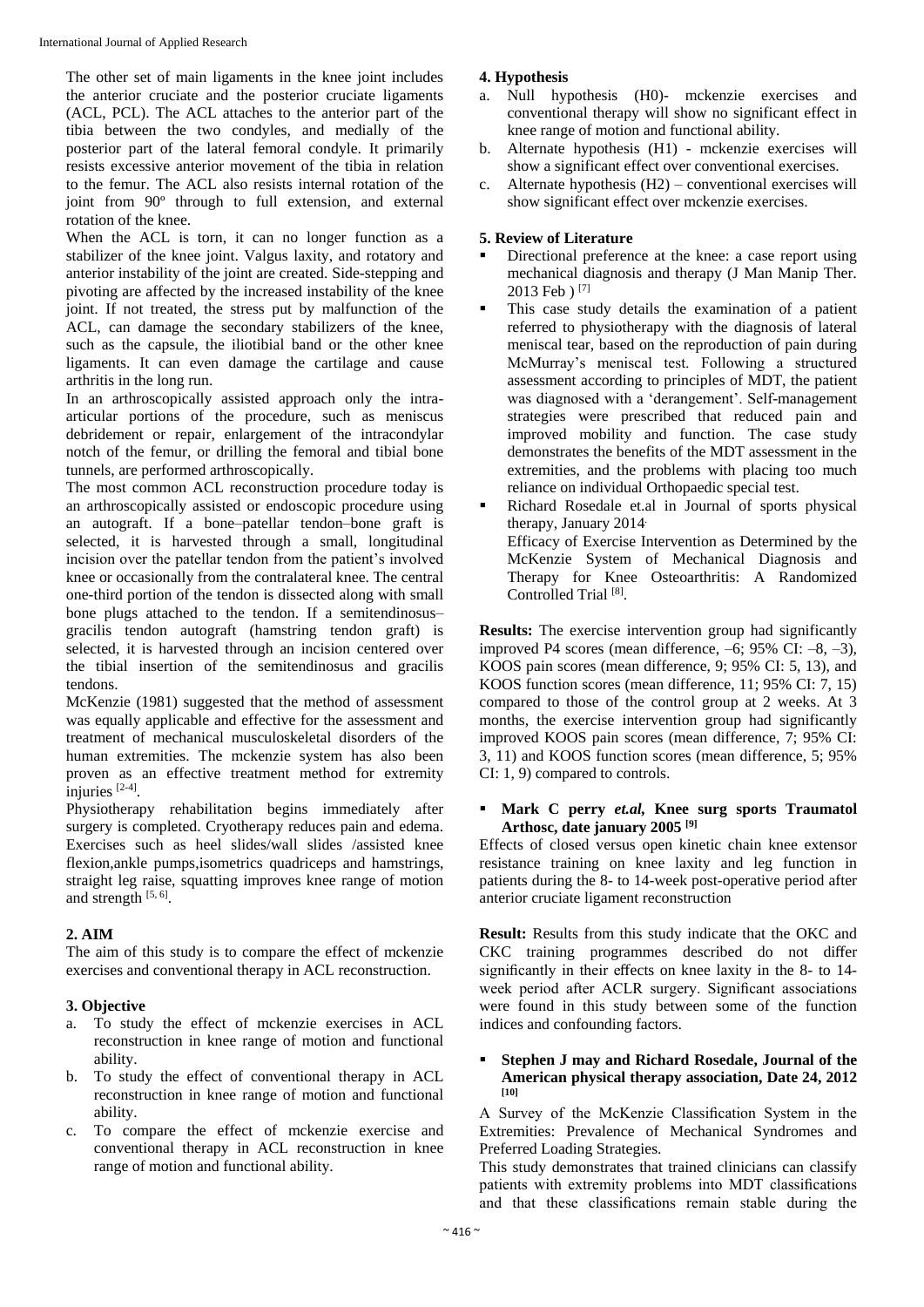treatment episode. Further work is needed to test the efficacy of this system compared with other approaches, but if derangements are as common as this survey suggests, the findings have important prognostic implications because this syndrome is defined by its rapid response to repeated movements.

#### **6. Methodology**

- Sample size:  $30$
- Study design: comparitive study
- Sampling method: purposive
- Study population: young adults undergone ACL reconstruction, post-operative day 2
- Study setting: hospitals in and around pune
- Study duration: 6 months
- Interventional period: 3 weeks, 6 days per week for 45 minutes.

#### **7. Criteria**

#### **Inclusion criteria**

- Young adults
- Primary ACL injury
- ACL injury associated with meniscal injury
- $\blacksquare$  Age -20 to 30 years
- Both male and female
- Post operative day- 2

#### **Exclusion criteria**

- Fractures of lower limb
- Multiple traumatic injuries
- No history of previous ACL reconstruction

#### **8. Materials Used**

- Consent Form
- $Pen$
- Paper
- Goniometer
- Lysholm Knee Scoring Scale

#### **9. Outcome Measures**

- Knee range of motion
- Lysholm knee scoring scale  $^{(11)}$  score ( /100)
- $\blacktriangleright$  <65 poor, 65-83 fair, 84-90 good, >90 excellent.

#### **10. Procedure**

- Study began with presentation of synopsis to the ethical committee and clearance will be obtained .
- Various hospitals in and around pune were visited
- Subjects were selected for the study based on the inclusion and exclusion criteria.
- consent form were taken from the subjects. procedure to be explained to them.
- In the sequence of enrolment of the subject, even numbered i.e half of the subjects are categorized to group 'A' The other half, odd numbered subjects are categorized as group 'B'.
- Pre intervention evaluation was done and outcome measures were taken.
- Group 'A' was given mckenzie exercises
- Group 'B' was be given conventional therapy.
- Subjective assessment of range of motion and functional ability were done.
- Comparison improvement in knee range of motion and functional ability and thereby effect of conventional

therapy and mckenzie exercises in the subjects was established.

- Duration- 3 weeks
- Both the groups were advised icing for pain relief and relaxation.

#### **Mckenzie exercises**

#### **Exercise 1:** Knee Extension while Sitting

Once again, sit in a chair and position the heel of the problematic knee on another chair or stool that has the same height with your painful knee. Keep the knee slightly bent and toes straight. Keep this position for about two seconds and after that return to the initial position. Repeat this procedure for ten times. (7)

#### **Exercise 2:** Active Knee Extension while Sitting

Begin this exercise in an upright position while sitting in a chair and keep your feet flat on the ground. Gently lift the of your problematic knee and start straightening your leg until you notice contraction in the quadriceps muscle.

Keep this position for about two seconds and slowly return to the initial position. Repeat this exercise for 10 times.

#### **Exercise 3:** Knee Flexion in Sitting position

Start this exercise in a sitting position, but keep your body upright. Bend your knee and pull your leg up in your chest's position. Use your hands on your ankle as a support. At the same time pull your heel in the direction of your buttocks and stay like that for two seconds. After that, return the knee in the initial position. Do this for 10 times.

#### **Exercise 4:** Knee Extension in Standing Position

Stand upright and put the heel of your problematic knee on a stool, low step or on the ground. Reach forward with your hands and place them right above the knee.

Push down and straighten the knees with both of your hands until the moment you feel stretch.

Keep this position for about two seconds and return to the initial position. Perform 10 repetitions [7] .

#### **Exercise 5:** Knee Flexion in Standing position.

- Stand upright and put the heel of the problematic knee on a stool or chair. In case you lack balance, hold onto the stool/chair. Carefully lean forward and push the buttock in direction of your heel until you get a knee stretch.
- Keep this position for two seconds and repeat ten times.

#### **❖** Conventional therapy<sup>[5]</sup>

#### **From week 1 to 3**

- 1. Active range of motion for knee flexion and extension 10 reps
- 2. Muscle setting isometrics : quadriceps, hamstrings, adductors- 5 seconds hold with 10 repetitions
- 3. straight leg raise (SLR) in all four planes 10 repetitions.

#### **11. Analysis**

## **Data and statistical analysis**

Statistical analysis was conducted using INSTAT<sup>TM</sup> for Windows.

The difference in pre and post treatment values of knee flexion, knee extension and functional ability was compared within the groups by paired t test.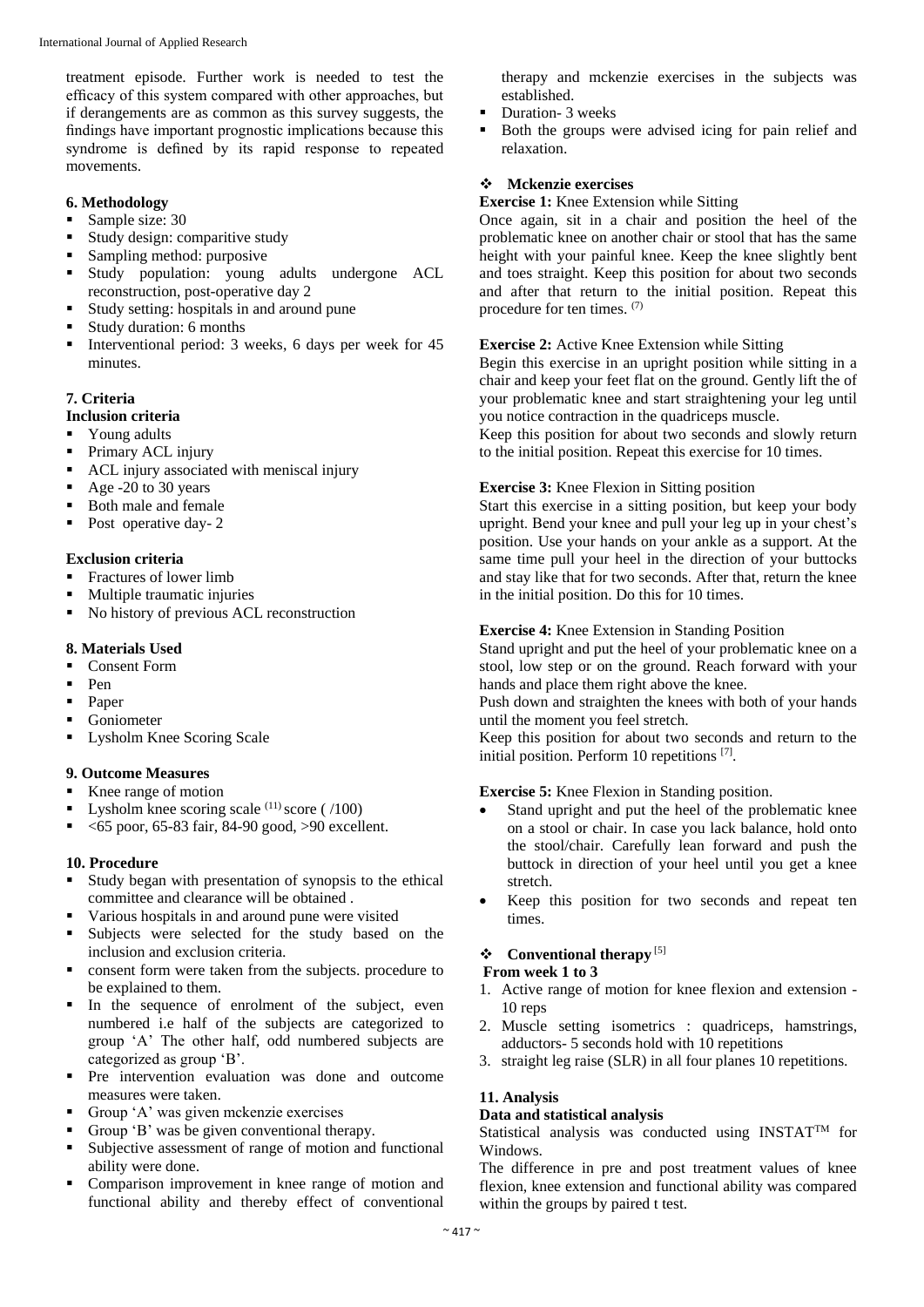The post treatment comparison between the two groups was done by using unpaired t test.

**Table 1:** demographic data of both the groups

|               | <b>GROUP A</b><br>$(n=15)$   | <b>GROUP B</b><br>$(n=15)$ |
|---------------|------------------------------|----------------------------|
| <b>AGE</b>    | $25.067 + 2.314$             | $25.000 \pm 0.000$         |
| <b>GENDER</b> | MALES-13<br><b>FEMALES 2</b> | MALES-13<br>FEMALES-2      |

Demographic Data

#### Age and gender distribution



**Fig 1:** age of both the groups



**Fig 2:** gender distribution

The intra group comparison between the values obtained on knee flexion in both the groups shows a significant reduction in means of knee flexon range( 93.133±4.518 from  $39.467 \pm 5.513$  in group A and  $97.600 \pm 4.501$  from 39.867±4.658 in group B) after the treatments of both the groups

| Table 2: knee flexion of both the groups |  |  |  |  |  |  |  |
|------------------------------------------|--|--|--|--|--|--|--|
|------------------------------------------|--|--|--|--|--|--|--|

|                | <b>Group A</b>     | <b>GROUP B</b>     |
|----------------|--------------------|--------------------|
| Pre treatment  | $39.467 \pm 5.513$ | 39.867±4.658       |
| Post treatment | $93.133 \pm 4.518$ | $97.600 \pm 4.501$ |
| P value        | 0.0001             | 0.001              |
| t value        | 32.884             | 30.450             |
| significance   | Significant        | significant        |





The inter group comparison of knee flexion ranges of both the groups after treatment did not show a significant difference. The mean value of post treatment knee flexion range in group  $A(93.133 \pm 4.518)$  is lesser than group B(97.600±4.501) indicating more improvement in knee flexion range of motion in group B than g

**Table 3:** comparing knee flexion of both the groups.

|             | Group A                | Group B            | P value   T  | value | significance        |
|-------------|------------------------|--------------------|--------------|-------|---------------------|
| <b>MEAN</b> | $93.133 \pm 4.51$<br>8 | $97.600 \pm 4.501$ | 0.0056 2.713 |       | Verv<br>significant |



**Fig 4:** comparing knee flexion of both the groups

 The intra group comparison between the values obtained on knee extension in both the groups did not show a significant change in means of knee extension range( 2.067±2.890 from 4.600±4.881 in group A and 1.333±2.554 from 3.400±4.339 in group B) after the treatments of both the groups.

|  |  |  |  | Table 4: knee extension in both the groups |  |  |  |  |  |
|--|--|--|--|--------------------------------------------|--|--|--|--|--|
|--|--|--|--|--------------------------------------------|--|--|--|--|--|

|                     | <b>Group A</b>    | <b>Group B</b>    |
|---------------------|-------------------|-------------------|
| <b>PRE</b>          | $4.600 \pm 4.88$  | $3.400 \pm 4.339$ |
| <b>POST</b>         | $2.067 \pm 2.890$ | $1.333 \pm 2.554$ |
| <b>P VALUE</b>      | 0.0014            | 0.0023            |
| <b>T VALUE</b>      | 3.604             | 3.371             |
| <b>SIGNIFICANCE</b> | significant       | significant       |



**Fig 5:** knee extension in both the groups

 The inter group comparison of knee extension ranges of both the groups after treatment did not show a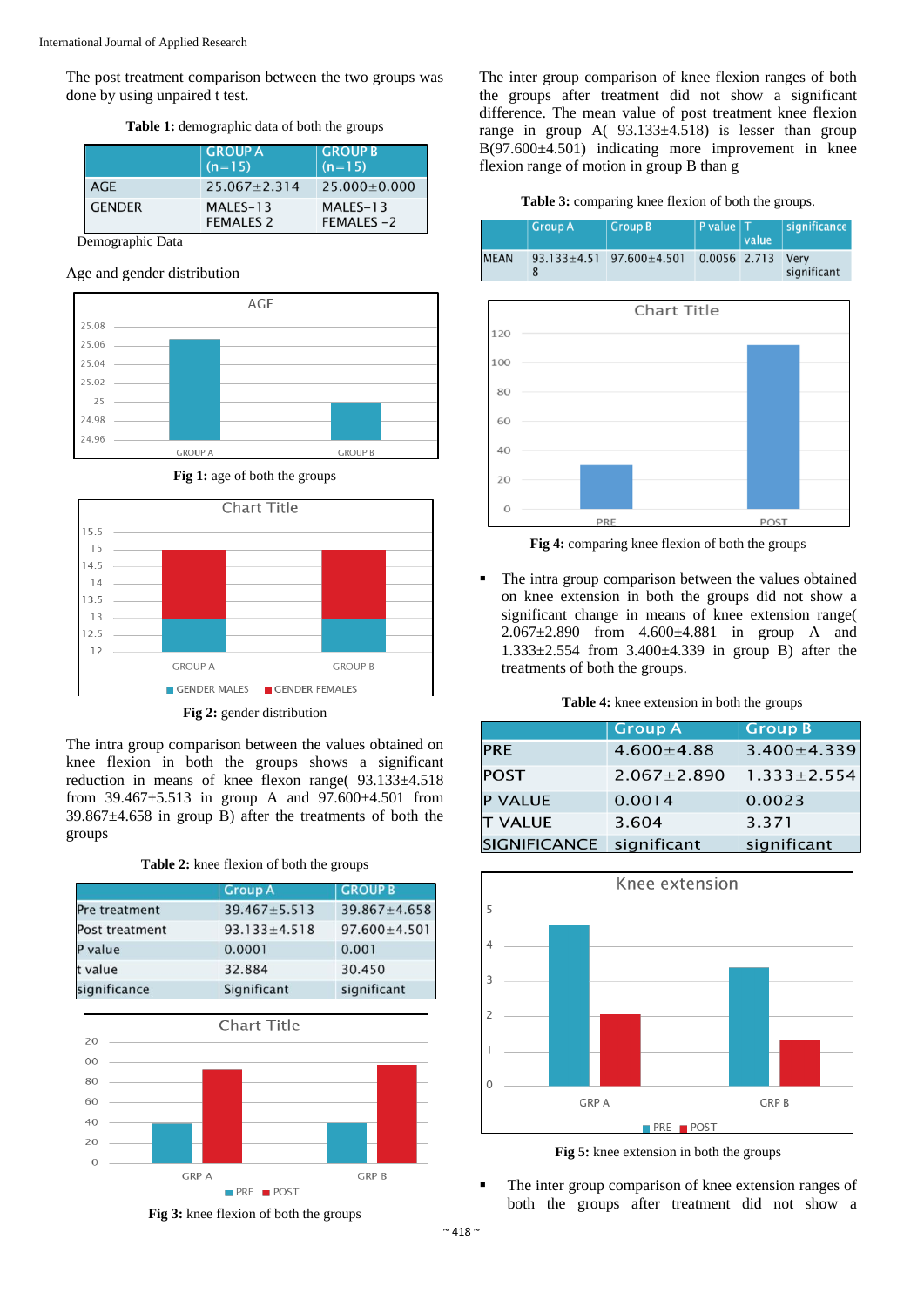significant difference. The mean value of post treatment knee flexion range in group  $A(2.067 \pm 2.890)$  is lesser than group  $B(1.333 \pm 2.554)$  indicating more improvement in knee extension range of motion in group B than group A.

**Table 4:** knee extension between the groups



**Fig 6:** knee extension between the groups

**GRP B** 

**GRP A** 

 The intra group comparison of pre and post values of functional ability of both the groups measured with lysholm knee scoring scale shows a significant change (86.267±2.219 from 45.33±1.676 in group A and 86.133±1.885 from 45.667±1.447 in group B) after the treatment of both the groups.

| Table 5: functional ability in both the groups |  |  |
|------------------------------------------------|--|--|
|------------------------------------------------|--|--|

|              | <b>Group A</b>        | <b>Group B</b>        |
|--------------|-----------------------|-----------------------|
| pre          | $45.33 \pm 1.676$     | $45.667 \pm 1.447$    |
| post         | $86.267 \pm 2.219$    | $86.133 \pm 1.885$    |
| P value      | 0.0001                | 0.0001                |
| T value      | 50.325                | 53.150                |
| significance | Highly<br>significant | Highly<br>significant |



**Fig 7:** functional ability in both the groups

The inter group comparison of knee functional ability scores of both the groups did not show any significant difference. The mean values of post treatment in group A(86.267 $\pm$ 2.219) and group B(86.133 $\pm$ 1.885) indicating no significant difference.

#### **Table 6:** functional ability between the groups

|              | Group A                                     | Group | P value   T value   Result |                           |
|--------------|---------------------------------------------|-------|----------------------------|---------------------------|
| <b>MEANS</b> | $86.267 \pm 2.219$ $86.133 \pm 1.88$ 0.4302 |       | 0.1774                     | <b>Not</b><br>significant |



**Fig 8:** functional ability between the groups

#### **12. Result**

Within and between the groups comparison of knee range of motion and lysholm knee scoring scale mean values (T and P values)

**Table 7:** t and p values of both the groups (within and between the groups)

| <b>VARIABLES</b>                | <b>GROUP</b> | <b>PRE</b>                  | <b>POST</b>                 | <b>P VALUE</b> | <b>T VALUE</b> |
|---------------------------------|--------------|-----------------------------|-----------------------------|----------------|----------------|
| <b>KNEE</b><br><b>FLEXION</b>   | A            | $39.467 + 5.513$            | $93.133 + 4.51$<br>8        | 0.0056         | 2.713          |
|                                 | B            | $39.867 \pm 4.658$          | $97.6 + 4.501$              |                |                |
|                                 |              | $P - 0.001$<br>$T-32.884$   | $P - 0.001$<br>$T-30.450$   |                |                |
| <b>KNEE</b><br><b>EXTENSION</b> | A            | $4.600 \pm 4.881$           | $2.067 + 2.890$             | 0.2338         | 0.7364         |
|                                 | B            | $3.400 \pm 4.339$           | $1.333 \pm 2.554$           |                |                |
|                                 |              | $P - 0.0014$<br>$T - 3.604$ | $P - 0.0023$<br>$T - 3.371$ |                |                |
| <b>LYSHOLM</b><br><b>KNEE</b>   | $\mathsf{A}$ | $45.33 \pm 1.676$           | $86.267 + 2.21$<br>9        |                |                |
| <b>SCORING</b><br><b>SCALE</b>  | <sub>B</sub> | $45.667 \pm 1.447$          | $86.133 \pm 1.88$<br>5      | 0.4302         | 0.1774         |
|                                 |              | $P - 0.0001$<br>$T-50.325$  | $P - 0.0001$<br>$T-53.150$  |                |                |

#### **13. Discussion**

- In this study we compared the effectiveness of mckenzie exercises and conventional therapy after ACL reconstruction between the age group 20-30 years. The result shows that both mckenzie exercises and conventional therapy shows significant improvement in knee range of motion and functional ability but there was no significant change when both the groups were compared for knee extension and functional ability.
- There was a significant change seen in knee flexion range of motion with  $p=0.0056$  and mean value 93.133±4.518 of group A and 97.600±4.501 of group B.
- Hence post treatment mean value of group B being more than that of group A indicates more improvement in knee flexion with conventional therapy
- McKenzie is a philosophy of active patient involvement and education that is trusted and used by clinicians and